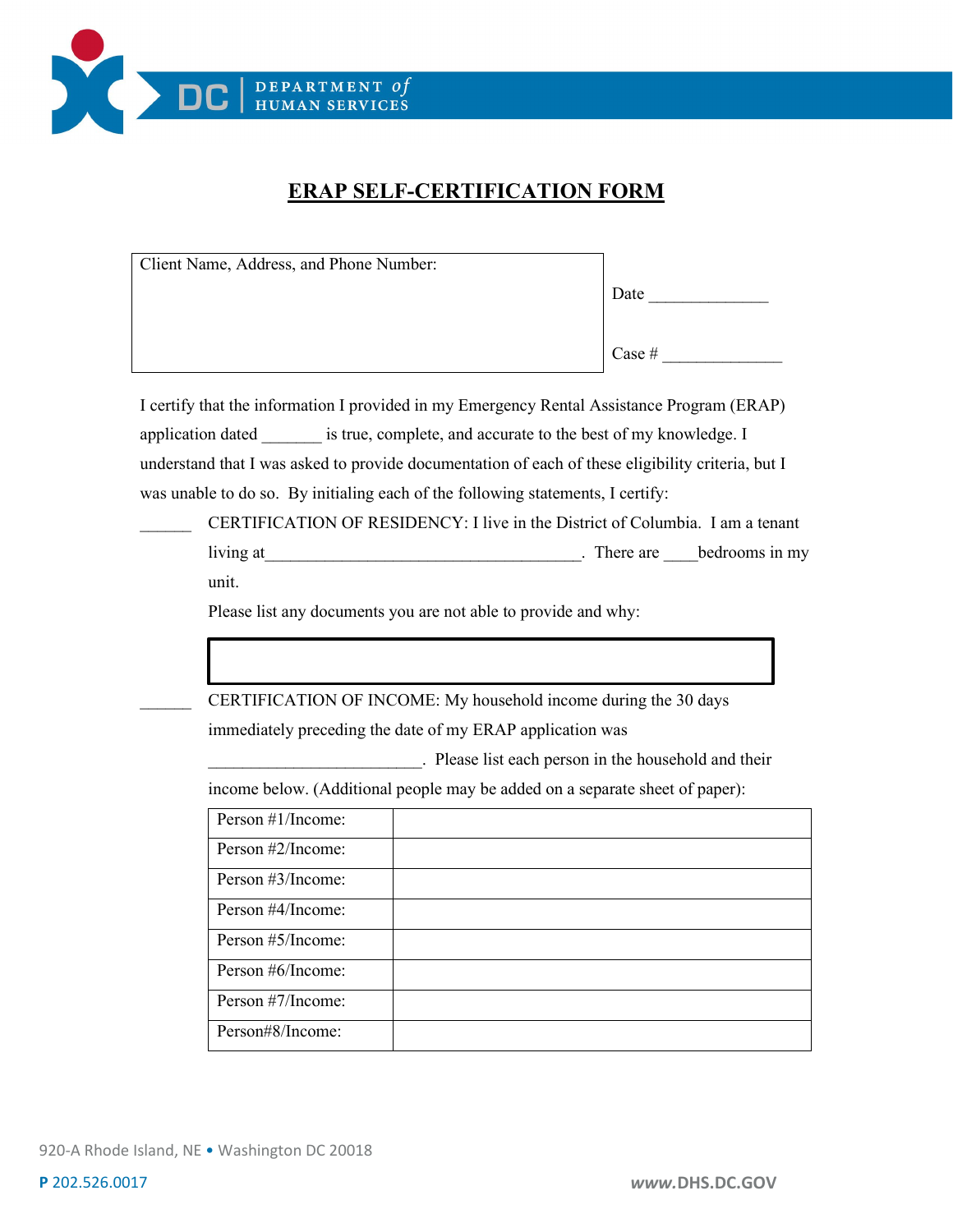Please list any documents you are not able to provide and why:

CERTIFICATION OF HOUSEHOLD SIZE: There are \_\_\_\_ adults and \_\_\_\_ children living in my household.

Please list any documents you are not able to provide and why:

CERTIFICATION OF DISABILITY OR EXTENDED ILLNESS: I or someone in my household, has a physical or mental disability or an extended illness such that loss of existing housing would pose a serious threat to the health or safety of the family

\_\_\_\_\_\_\_\_\_\_\_\_\_\_\_\_\_\_\_\_\_\_\_\_\_\_\_\_\_\_\_\_\_\_\_\_\_\_\_\_\_\_\_\_\_\_\_\_\_\_\_\_\_\_\_\_\_\_\_\_\_\_\_\_\_\_\_\_\_

member.

 $\mathcal{L}=\mathcal{L}$ 

 $\overline{\phantom{a}}$ 

 $\mathcal{L}$ 

 $\mathcal{L}$  $\overline{\phantom{a}}$ 

Name(s) of individual(s) with disability or extended illness:

Please list any documents you are not able to provide and why:

CERTIFICATION OF ASSETS: My total household assets during the 30 days

immediately preceding the date of my ERAP application

were  $\blacksquare$ 

List assets separately (ex. Balances in bank accounts, tax refunds, retirement accounts,

stocks etc.)

Please list any documents you are not able to provide and why:

CERTIFICATION OF EMERGENCY NEED: I fell behind in my rent as a result of:

\_\_\_COVID-19 related income loss

\_\_\_Illness

Lost or reduced employment

Increased expenses